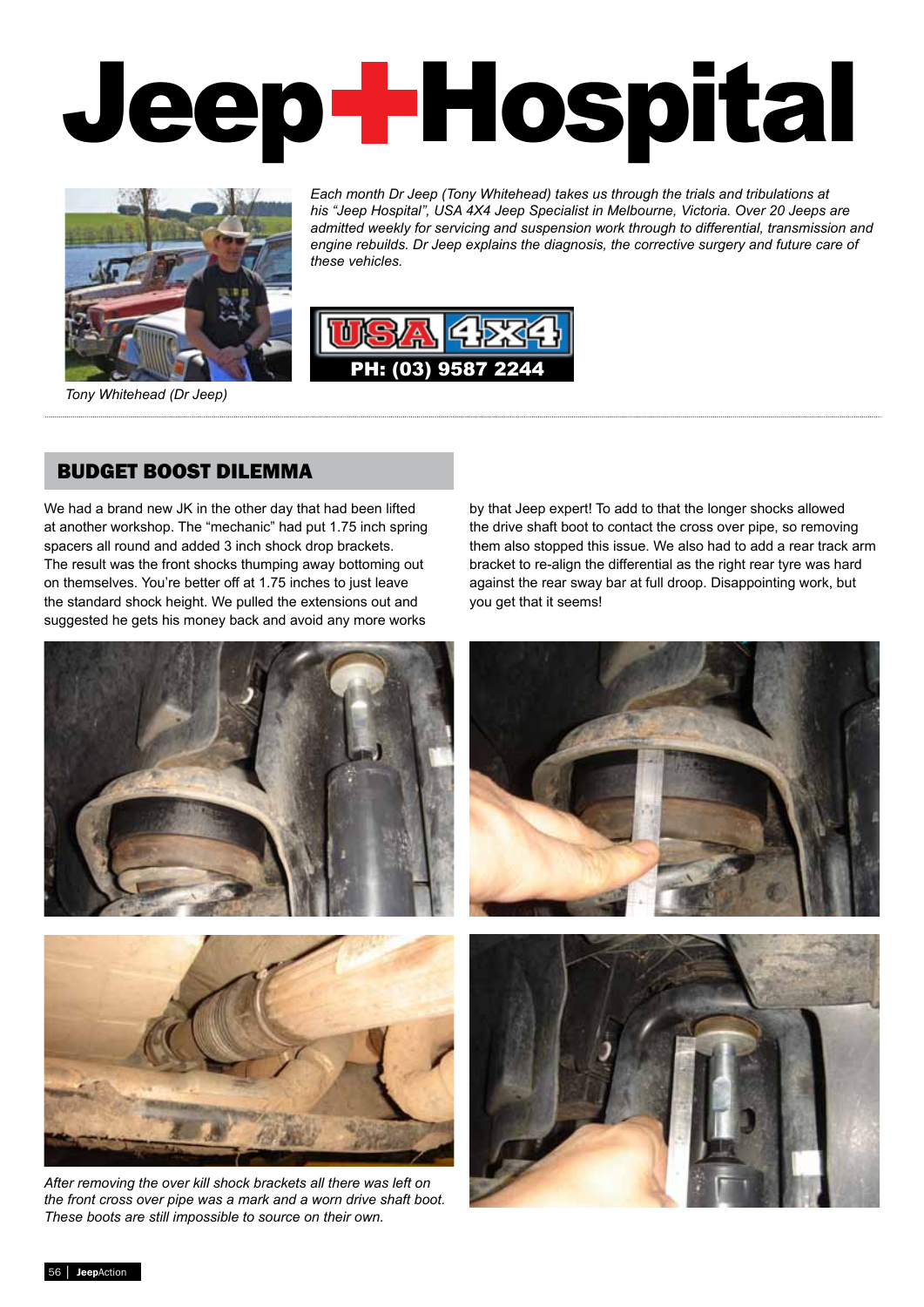This JK had been lifted by another workshop a couple of years ago and had a few problems to sort out. The left rear shock had been bashing itself to death for a few years without the owner noticing it. It has been smashing into the rear track arm drop bracket as the bracket bolt had been installed pointing in the wrong direction, a simple mistake but a bad result. It was also odd as the rear end was still pulled to the passenger side, that's when we noticed the bent rear panhard rod. They're meant to be dead straight, this one was like a banana. It must have landed on a rock off-road we can only guess. So we told the owner the issues, who didn't care, so we left it!







*The bent rear panhard and no front panhard was contorting it's control arm bushes badly at full droop. It's so important to do every aspect of a lift kit to get it right and make it last. If you lift it you need to bump stop it, extend sway bar links, brake lines, drop or lengthen panhard rods and set up caster angles. These bushes will be dead soon and this Jeep has only 24K on the clock.*

### JK SUSPENSION PROBLEMS TOWBAR WIRING ISSUES ON A JK



The "auto electrician" had run all the trailer loom under the cross member, the thing you slam on the ground, bump off and jack up from. We had to refit the lot to hide it and protect it from damage, this is simple stuff that should be done right first time.

## INCY WINCY SPIDER XJ

Yikes! This old XJ came in for a terminal death wobble, so we were told. Two hours later we had it sorted but not until a can of mortein was purchased to kill all the Redback spiders we found that were hitching a ride in the rear bumper. This one was a huge Redback, webs are whispy, messy looking webs and I do believe they can kill, or at the least they will give you a nasty bite. I wonder how many more there are on this old Jeep!